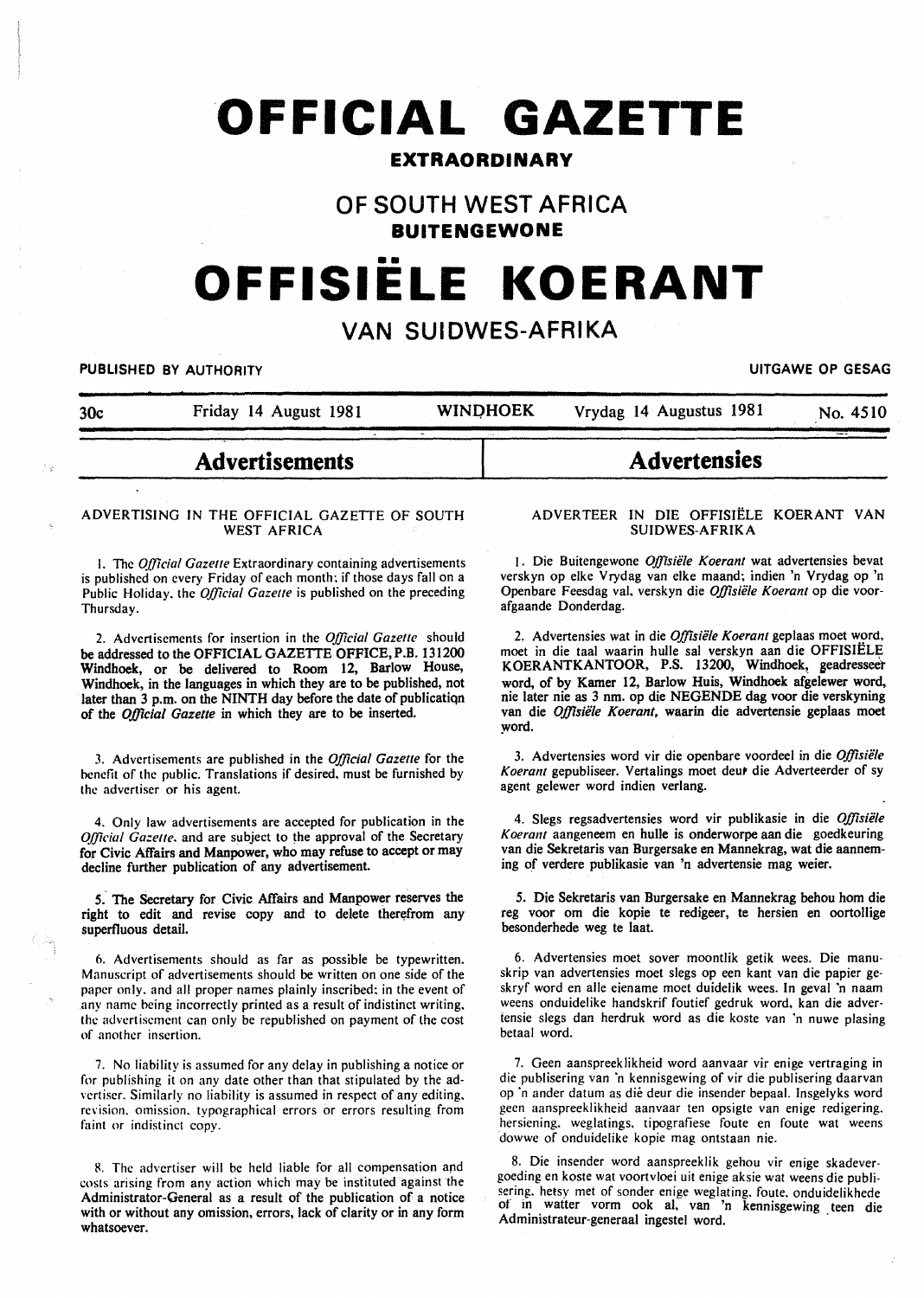9. The subscription for the *Official Gazette* is R 12,50 per annum, post free in this Territory and the Republic of South Africa, obtainable from Messrs. The Suidwes-Drukkery Limited, P.O. Box 2196, Windhoek. Postage must be prepaid by overseas subscr! bers. Single copies of the *Official Gazette* may be obtained from The Suidwes-Drukkery, Limited, P. 0. Box 2196, Windhoek, at the price of 30 c per copy. Copies are kept in stock for only two years.

10. The charge for the insertion of notices is as follows and is payable in the form of cheques, bills, postal or money orders:

# LIST OF FIXED TARIFF RATES

| Standardised notices                                                                                                                                                                          | Rate per<br>insertion                         |
|-----------------------------------------------------------------------------------------------------------------------------------------------------------------------------------------------|-----------------------------------------------|
|                                                                                                                                                                                               | R                                             |
| Administration of Estates Acts notices: Forms J. 297<br>Change of name (four insertions)<br>Insolvency Act and Company Acts notices: J 28, J 29,                                              | 2.00<br>5,00<br>5,00<br>25,00<br>6,00<br>4.00 |
| $N.B. - \text{Forms } 2$ and $6 - \text{additional statements }$<br>cording to word count table, added to the basic<br>tariff.                                                                |                                               |
| Naturalisation notices (including a reprint for the ad-                                                                                                                                       | 2,00                                          |
| Slum Clearance Court notices, per premises                                                                                                                                                    | 2.00<br>4,00                                  |
| Third party insurance claims for compensation<br>Unclaimed moneys - only in the extraordinary<br>Official Gazette, closing date 15 January (per en-<br>try of "name, address and amount")     | 2.50                                          |
|                                                                                                                                                                                               | 0,80                                          |
| Non-standardised notices                                                                                                                                                                      |                                               |
| Company notices:                                                                                                                                                                              |                                               |
| Short notices: Meetings, resolutions, offer of com-<br>promise, conversion of company, voluntary<br>windings-up; closing of transfer or members'<br>registers and/or declaration of dividends | 11,00                                         |
| Declaration of dividend with profit statements, in-<br>Long notices: Transfers, changes with respect to                                                                                       | 25,00                                         |
| shares or capital, redemptions, resolutions, volun-                                                                                                                                           |                                               |
| Liquidator's and other appointees' notices<br>Liquor Licence notices (in extraordinary Gazettes,<br>viz. June/Tvl, November/Cape, January/O.F.S.,                                             | 37,00<br>7,00                                 |
| April/Natal), per bilingual application                                                                                                                                                       | 7,00                                          |
| Orders of the Court:                                                                                                                                                                          |                                               |
| Provisional and final liquidations or sequestra-<br>Reductions or changes in capital mergers, offer of                                                                                        | 14,00                                         |
| Judicial managements, curator bonis and similar                                                                                                                                               | 37,00                                         |
|                                                                                                                                                                                               | 37,00                                         |
|                                                                                                                                                                                               | 4,00                                          |
| Supersessions and discharge of petitions (J 158)                                                                                                                                              | 4,00                                          |
| Sales in execution and other public sales:                                                                                                                                                    |                                               |
| Public auctions, sales and tenders:                                                                                                                                                           | 18,00                                         |
|                                                                                                                                                                                               | 6,00<br>15.00                                 |

9. Die jaarlikse intekengeld op die *Offisiele K oerant* is R 12.50 posvry in hierdie Gebied en die Republiek van Suid-Afrika, verkrygbaar by die here Die Suidwes-Drukkery Beperk, Posbus 2196, Windhoek. Oorsese intekenaars moet posgeld vooruit betaal. Enkel eksemplare van die Offisiële Koerant is verkrygbaar van die here Die Suidwes-Drukkery Beperk, Posbus 2196, Windhoek, teen 30c per eksemplaar: Eksemplare word vir slegs twee jaar in voorraad gehou.

10. Die koste vir die plasing van kennisgewings is soos volg en is betaalbaar by wyse van tjeks, wissels, pos- of geldorders:

# **LYS VAN V ASTE TARIEWE**

| Gestandaardiseerde kennisgewings                                                                                                                          | Tarief per<br>plasing |  |
|-----------------------------------------------------------------------------------------------------------------------------------------------------------|-----------------------|--|
|                                                                                                                                                           | R                     |  |
|                                                                                                                                                           | 6,00<br>5.00          |  |
| Boedelwettekennisgewings: Vorms J. 297, J. 295, J.                                                                                                        | 2.00                  |  |
| Derdeparty-assuransie-eise om skadevergoeding<br>Insolvensiewet- en maatskappywettekennisgewings: J                                                       | 2.50                  |  |
|                                                                                                                                                           | 4.00                  |  |
| L.W. $-$ Vorms 2 en $6 -$ by komstige verklarings<br>volgens woordetal-tabel, toegevoeg tot die basiese<br>tarief.                                        |                       |  |
| Naamsverandering (vier plasings)<br>Naturalisasiekennisgewings (insluitende 'n herdruk vir                                                                | 25,00                 |  |
| Onopgeëiste geld - slegs in die buitengewone Offi-                                                                                                        | 2,00                  |  |
| siële Koerant, sluitingsdatum 15 Januarie (per in-                                                                                                        |                       |  |
| skrywing van "naam, adres en bedrag")                                                                                                                     | 0.80                  |  |
|                                                                                                                                                           | 5.00                  |  |
| Slumopruimingshofkennisgewings, per perseel                                                                                                               | 4,00                  |  |
| Verlore lewensversekeringspolisse                                                                                                                         | 2.00                  |  |
| Dranklisensie-kennisgewings (in buitengewone Offi-<br>siële koerante, t.w. Junie/Tvl. November/Kaap,<br>Januarie/O.V.S., April/Natal) per tweetalige aan- | 7.00                  |  |
| Geregtelike en ander openbare verkope:                                                                                                                    |                       |  |
|                                                                                                                                                           | 18.00                 |  |
| Openbare veilings, verkope en tenders:                                                                                                                    |                       |  |
|                                                                                                                                                           | 6,00                  |  |
|                                                                                                                                                           | 15,00                 |  |
|                                                                                                                                                           | 23,00                 |  |
| Handelsmerke in Suidwes-Afrika                                                                                                                            | 11,00                 |  |
| Likwidateurs en ander aangesteldes se kennisgewings                                                                                                       | 7.00                  |  |
|                                                                                                                                                           |                       |  |
| Maatskappykennisgewings:                                                                                                                                  |                       |  |
| Kort kennisgewings: Vergaderings, besluite, aan-                                                                                                          |                       |  |
| bod van skikking, omskepping van maatskappy,                                                                                                              |                       |  |
| vrywillige likwidasies, ens.: sluiting van oordrag-<br>of lederegisters en/of verklarings van dividende                                                   | 11.00                 |  |
| Verklaring van dividende met profytstate, notas in-                                                                                                       |                       |  |
| $e$ esluit                                                                                                                                                | 25.00                 |  |
| Lang kennisgewings: Oordragte, veranderings met                                                                                                           |                       |  |
| betrekking tot aandele of kapitaal, aflossings, be-                                                                                                       |                       |  |
| sluite, vrywillige likwidasies                                                                                                                            | 37.00                 |  |
| Orders van die Hof:                                                                                                                                       |                       |  |
| Voorlopige en finale likwidasies of sekwestrasies                                                                                                         | 14.00                 |  |
| Verlatings of veranderings in kapitaal, samesmel-                                                                                                         |                       |  |
| tings. aanbod van skikking<br>Geregtelike besture. kurator bonis en soortgelyke                                                                           | 37,00                 |  |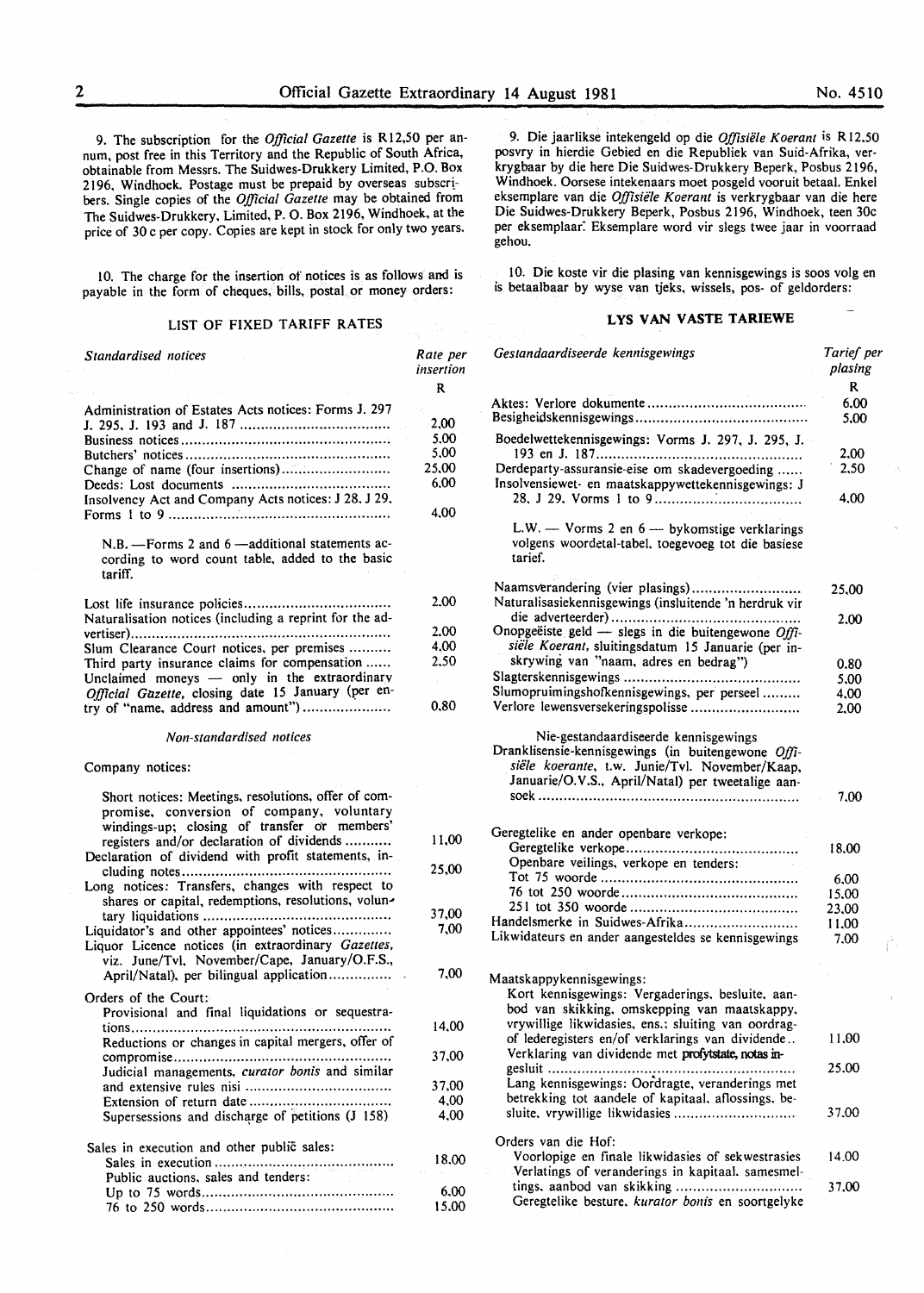|                                  | 23,00 |
|----------------------------------|-------|
| Trade marks in South West Africa | 11.00 |

#### Vorm/Form J 187

# LIQUIDATION AND DISTRIBUTION ACCOUNTS IN DECEASED ESTATES LYING FOR INSPECTION

In terms of section 35(5) of Act 66 of 1965, notice is hereby given that copies of the liquidation and distribution accounts (first and fmal, *unless otherwise stated)* in the estates specified below will be open for the inspection of all persons interested therein for a period of 21 days (or shorter or longer *if specially stated)* from the date specaled or from the date of publication hereof, whichever may be the later, and at the offices of the Masters and Magistrates as stated.

Should no objection thereto be lodged with the Masters concerned during the specified period, the executors will proceed to make payments in accordance with the accounts.

525/80- OLIVIER Bernardus Lambertus Saayman I50122 50I6 00 1 Grootfontein Grootfontein Windhoek Barclays-Nasionale Bank Beperk Windhoek

414/80- BOTHA Elmien 520909 0077 00 I Otjitasu Otjiwarongo Otjiwarongo Windhoek Chris Botha Otjiwarongo

12/81 - VIETOR Cornelius Ulfert 920201 5003 00 0 Swakopmund Windhoek Lorentz· & Bone Swakopmund.

I27/81- VON KROSIGK Friedrich-Adolf 000427 5016 00 6 Swakopmund Swakopmund Windhoek Barclays-Nasionale Bank Beperk Windhoek

125/81 - VAN STADEN Martha Sophia 350419 0009 00 9 Tsumeb Phillipus Theunis van Staden 250105 5017 00 3 Tsumeb Windhoek Barclays-Nasionale Bank Beperk Windhoek

227/81 - BOTHA Aletta Margarietha 080209 0015 00 8 Okahandja Johan Cornelius Botha Okahandja Windhoek Barclays-Nasionale Bank Beperk Windhoek

121/8I - BOTES Gerhardus Antonie Johannes 250924 5011000 Rieckmannstraat Nr. 96, Pionierspark, Windhoek Evelyn Dessary Botes 260624 0047 00 3 Windhoek Volkskas SW A/Namibie Beperk Pretoria

# Vorm/Form No. 517

#### NOTICE TO CREDITORS IN DECEASED ESTATES

·All persons having claims against the estates specified in the schedule, are called upon to lodge their claims with the executors concerned within a period of 30 days (or otherwise as indicated) from the date of publication hereof.

294/81 - BRAND Hendrik Pieter 5 Desember 1911 111205 5019 00 6 Aranos 10 Junie 1981 Brand Susanna Sophia Hendrik Standard Bank SWA Bpk Windhoek 30 dae Windhoek Suidwes-Afrika

299/81 - KNOBLOCH Karl 11 November 1909 091111 5018 10 1 Swakopmund 30 June 1981 Knobloch Olga Alwine Elizabeth Standard Bank SWA Ltd Windhoek 30 dae Windhoek SWA

306/8I - WILLERS Catharina Maria 21 Februarie 1895 950221 0002 00 8 Aranos 3 Junie. 1981 Standard Bank SWA Ltd Windhoek 30 dae Windhoek S.W.A.

|                                                    | 37.00 |
|----------------------------------------------------|-------|
|                                                    | 4.00  |
| Tersydestellings en afwysings van petisies (J 158) | 4.00  |

## LIKWIDASIE- EN DISTRIBUSIEREKENING IN BESTORWE BOEDELS WAT TER INSAE LÊ

Ingevolge artikel 35(5) van Wet 66 van 1965, word hierby kennis gegee dat duplikate van die likwidasie- en distribusierekenings (eerste en finale, *tensy anders vermeld*) in die boedels hieronder vermeld, in die kantore van die Meesters en Landdroste soos vermeld en gedurende 'n tydperk van 21 dae ( of korter of Ianger in*dien spesiaal vermeld)* vanaf gemelde datums of vanaf datum van publikasie hiervan, as dit later is, ter insae lê van alle persone wat daarby belang het.

Indien binne genoemde tydperk geen besware daarteen by die betrokke Meesters ingedien word nie, gaan die eksekuteurs oor tot die uitbetalings ingevolge gemelde rekenings.

444/80 - ROOS Magdalena Fransina 220311 0009 00 6 Karolsbrunn. distrik Otjiwarongo Jacobus Petrus Botha Roos 110806 5007 00 7 Otjiwarongo Volkskas Beperk Pretoria

 $97/81 - VAN WYK$  Philippus Jacobus 940319 5004 00 4 Plaas Nuaup, distrik Mariental Mariental Windhoek Volkskas Beperk Pretoria

75/81 - ROOS Jacobus Petrus Botha 110806 5007 00 7 Plaas Karolsbrunn, Distrik Otjiwarongo, S.W.A. en Herverdelingsooreenkoms Wewenaar Otjiwarongo S.W.A. Volkskas Beperk Posbus 383, Pretoria

249/55 - VAN ZYL Carl Bernhardt Wilhelmhöhe. distrik Gobabis gewysigde Gobabis Windhoek Volkskas Beperk Pretoria

466/80 - DU TOIT Ockert Johannes Frederick 290520 5033 00 2 Aquinastraat 10, Windhoek Maria Elizabeth du Toit 301123 0100 06 1 Supplementêre Pretoria Volkskas Bpeerk Pretoria

23/81 - FISCH Johnny Stephanus Huis Nr. 135, Windhoekerweg, Krönlein Dorp. Keetmanshoop Eerste en Finale 21 dae Keetmanshoop Windhoek Rissik, Cox & Probart Khabuserstraat 5c, Keetmanshoop

483/80 - FRANKE Luise Emma 070530 0008 00 4 Lüderitz Liideritz Windhoek Barclays-Nasionale Bank Beperk Windhoek

#### KENNISGEWING AAN KREDITEURE IN BESTORWE BOEDELS

Aile persone wat vorderinge het teen die boedels in die bylae ver-30 dae (of andersins soos aangedui) vanaf die datum van publikasie hiervan by die betrokke eksekuteurs in te lewer.

303/81 - VORSTER Maria Catharina 07 07 1923 230707 0008 00 5 Gobabis 27 06 1981 Vorster Johannes Christiaan Standard Bank SWA Bpk Windhoek 30 dae Windhoek Suidwes-Afrika

176/81- MARAIS Jacob Petrus 30 IO 1904 041030 5016 00 9 UIS SWA 16 03 1981 Marais Susara Sussanna Standard Bank SW A Bpk Windhoek 30 dae Windhoek Suidwes-Afrika

220/81 - LABUSCHAGNE Aletta Catharina 3 September 1923 2309030016003 Namutoni, p/a Poskantoor Tsumeb S.W.A. 4 Junie 1981 Labuschagne Francois Lourens 25 Januarie 1913 1301255034002 Mev. A. C. Botes Posbus 30184 Windhoek 9000 SWA 30 dae Windhoek S.W.A.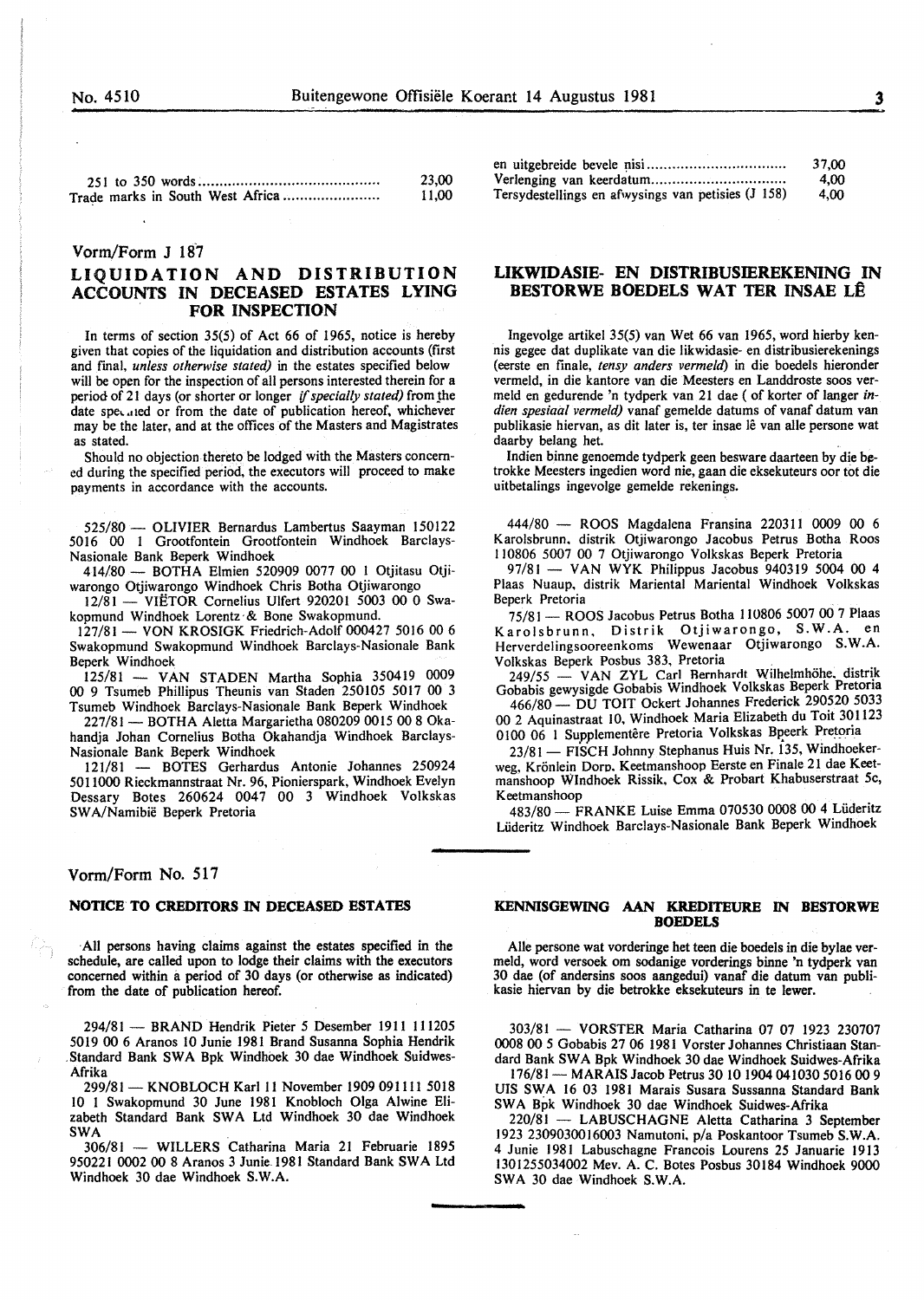# Vorm/Form J 193 NOTICE TO CREDITORS IN DECEASED ESTATES

All persons having claims against the estates mentioned below are hereby called upon to lodge their claims with the executors concerned, within 30 days (or otherwise as indicated) calculated from the date of publication hereof. The information is given in the following order: Estate number, surname and christian names, date of birth, identity number, last address, date of death; surviving spouse's names, surname date of birth and identity number; name and address of executor or authorised agent, period allowed for lodgement of claims if *other than* 30 *days.* 

292/81 - TRIEBNER Lydia 25 05 1904 040525 0009 00 9 Diinenweg 7 Swakopmund 06 07 1981 Barclays-National Bank Limited Windhoek

251/81 - VAN DER MERWE Gertruida Maria Magrietha Isabella 20 11 1905 051120 0100 03 0 Ballotstraat Nr. 3 Windhoek 15 05 1981 Barclays-Nasionale Bank Beperk Windhoek

291/81- LUTTIG Johannes Petrus 22 10 1942 421022 5022 00 4 Grootfontein 15 05 1981 Anna Elizabeth Luttig Barclays-Nasionale Bank Beperk Windhoek

288/81 - MEYER Wiets 24 12 1932 321224 5009 00 4 Distrik Mariental 27 06 1981 Barclays-Nasionale Bank Beperk Windhoek

264/81 - BRÜGERS Bernhard Otto 08 08 1913 130808 5020 00 2 Swakopmund 27 06 1981 Barclays-Nasionale Bank Beperk Windhoek.

300/81 - LEUCHS Martha Johanna Karoline Augusta 26 09 1888 880926 0100 01 8 Altersheim Otjiwarongo 18 April 1981 Barclays-Nasionale Bank Beperk Windhoek

#### Vorm/Form 519

#### UQUIDATION AND DISTRIBUTION ACCOUNT IN DE-CEASED ESTATE LYING FOR INSPECTION

In terms of section 35 (5) of Act 66 of 1965 notice is hereby given that the liquidation and distribution account in the Estate specified in the Schedule will be open for the inspection of all persons interested therein for a period of 21 days fromt he date of publication hereof (or otherwise as indicated) at the offices of the Master of the Supreme Court and Magistrate, as stated.

Should no objection thereto be lodged with the Master during the specified period, the Executor will proceed to make payment in accordance therewith.

214/81 - LOMBAARD Louis Christiaan 950904 5005 00 7 Gobabis Eerste en Finale Likwidasie- en Distribusierekening 14 Augustus Windhoek Gobabis Standard Bank SW A Bpk Windhoek

## Vorm/Form VD/LD

# DEEDS: LOST DOCUMENTS

Notice is hereby given in terms of the Deeds Registry Act, No. 47 of 1937, that the following applicants intend applying for a certified copy of the document(s) named and that all persons having : ·objection to the issue of such copy are hereby requested to lodge the same in. writing with the Registrar of Deeds at the place mentioned within three weeks (and within five weeks in the case of S.W.A.) from the last publication of the notice.

# · KENNISGEWING AAN KREDITEURE IN BESTORWE BOEDELS

Aile persone wat vorderinge het teen die boedels hieronder vermeld, word hierby versoek om hul vorderinge by die betrokke eksekuteurs en binne 'n tydperk van 30 dae (of andersins soos aangedui) gereken vanaf die datum van publikasie hiervan in te lewer. Die inligting word verstrek in die volgorde: Boedelnommer, familienaam en voorname, geboortedatum, persoonsnommer; laaste adres, datum oorlede; nagelate eggenoot(note) se name, familienaam, geboortedatum en persoonsnommer; naam en adres van eksekuteurs of gemagtigde agent, tydperk toegelaat vir lewering van vorderings *indien anders as* 30 *dae.* 

286/81 - TRUTER Hugo Johannes 23 November 1897 971123 5008 00 3 Potgieter Tehuis, Windhoek 6 Junie 1981 Windhoek Volkskas Beperk Pretoria

296/81 - BEECROFT Denis Ward 27 09 1922 220927 5067 00 2 27 Liideritz Street Swakopmund 06 07 1981 Gwen Beecroft (born Minne) 05 02 1925 250205 0040 00 8 Barclays National Bank Limited Windhoek

255/81 - NEUHAUS Wolf Alfred 29 06 1921 210629 5006 004 Windhoek 20 06 1981 Klaus Nieft Agent for the Executrix c/o Keller & Neuhaus Trust Co. (Pty) Ltd. P.O. Box 156, Windhoek 30 days Windhoek S.W.A.

298/81 - LE ROUX Anna Catharina Beatrix Hendrina 11 Julie 1917 170711 0005 00 5 Spes Bona Karasburg 11 Junie 1981 Windhoek Jacobus Johannes le Roux 15 Oktober 1914 141015 5029 00 2 Volkskas 'SWA/Namibie Beperk Pretoria

#### LIKWIDASIE EN DISTRIBUSIEREKENING IN BESTORWE BOEDEL WAT TER INSAE L£

lngevolge artike1 35 (5) van Wet 66 van 1965 word hierby kennis gegee dat die likwidasie- en distribusierekening in die Boedel in die Bylae vermeld in die kantore van die Meester van die Hooggeregshof en Landdros soos vermeld vir 'n tydperk van 21 dae vanaf die datum van publikasie hiervan (of andersins soos aangedui) ter insae sal lê vir alle persone wat daarby belang het.

Indien geen besware daarteen by die Meester binne die gemelde tydperk ingedien word nie, sal die eksekuteur tot uitbetaling daarvolgens oorgaan.

224/81 - VAN ZYL Johannes Hermanus 370923 5005 00 9 Plaas Klein Okatjeru distrik Otjiwarongo Eerste en Finale Likwidasie- en Distribusierekening 14 Augustus 1981 Windhoek Otjiwarongo Standard Bank SWA Bpk Windhoek

#### AKTES: VERLORE DOKUMENTE

Kennis word hiermee gegee ingetolge die Registrasie van Aktes Wet, No. 47 van 1937, dat die volgende applikante voornemens is. om aansoek te doen vir 'n gesertifiseerde afskrif van die genoemde dokument(e) en dat aile persone wat teen die uitreiking van· sodanige afskrif beswaar maak hiermee versoek word om dit skriftelik in te dien by die Registrateur van Aktes te genoemde plek, binne drie weke (en binne vyf weke in die geval van S.W.A.) na die laaste publikasie van die kennisgewing.

Registration Division "R" Deed of Transfer No. Tl817/1980 dated 7th October 1980 Willem Schalk Liebenberg CERTAIN: Farm Marigold No. 435 SITUATE: Registration Division "R" MEASURING: 4180, 0937 Hectares FISHER QUARMBY & PFEIFER P.O. Box 37 WINDHOEK 21 July 1981 Besware in te dien by die Registrateur van Aktes te Windhoek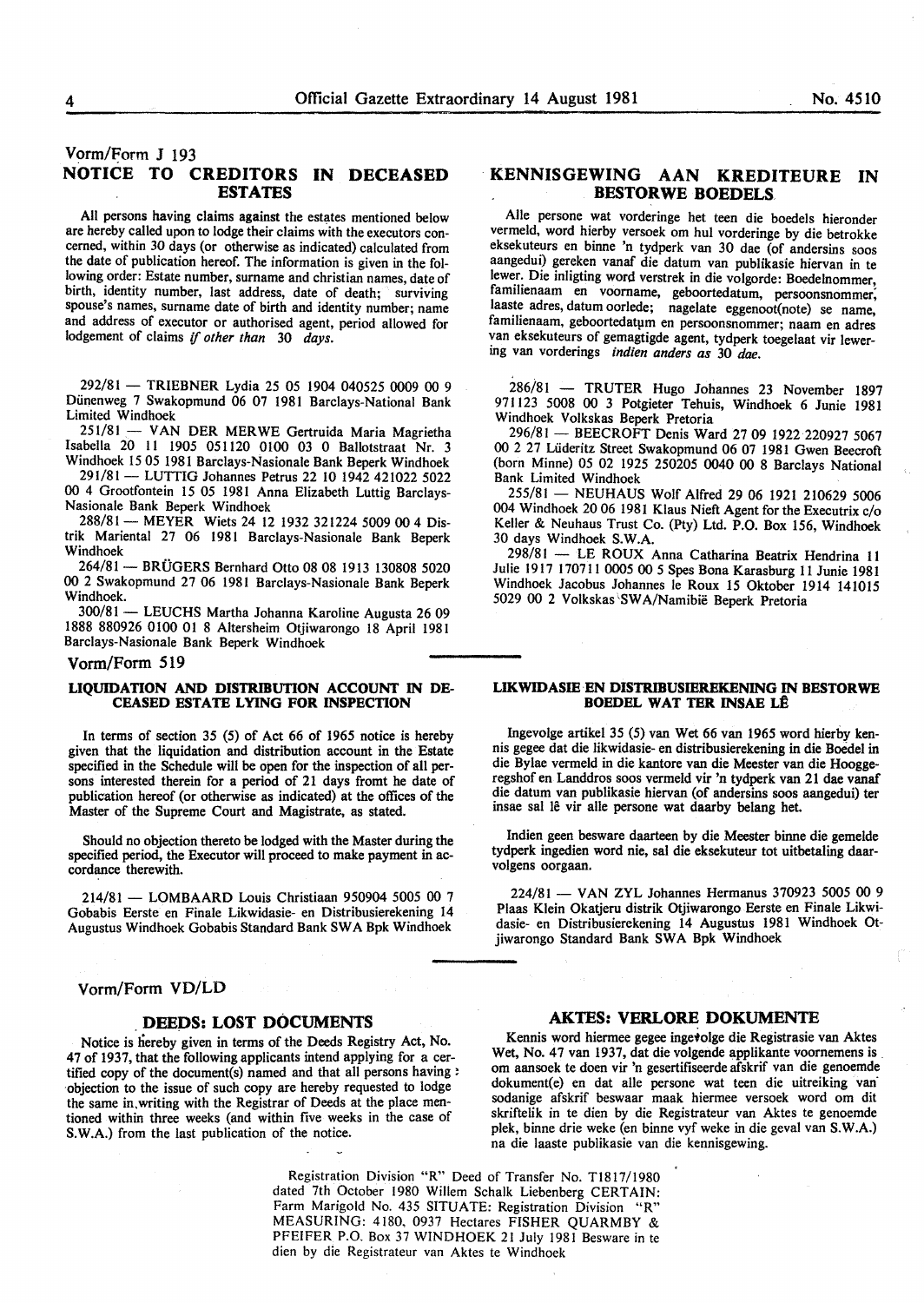VERLORE SERTIFIKAAT VAN VERENIGDE TITEL

Hiermee word kennis gegee dat ons voornemens is om aansoek te doen vir 'n gesertifiseerde afskrif van Sertifikaat van Verenigde Titel Nr. 563/1973, gedateer 9 April 1972 Ten gunste van die

MUNISIPALITEIT VAN OKAHANDJA ten aansien van

SEKERE Erf Nr. 654 ('n Gedeelte van Erf Nr. 652) OKAHANDJA DORP

GELEE In die Munisipaliteit van Okahandja Registrasie Afdeling "J"

GROOT 1,7372 (Een komma sewe drie sewe twee) Hektare

Aile persone wat teen die uitreiking van sodanige afskrif beswaar maak, word hierby versoek om dit skriftelik in te dien by die Registrateur van Aktes te Windhoek binne 5 (vyt) weke na die laaste publikasie van hierdie kennisgewing.

GEDATEER TE WINDHOEK HIERDIE 3DE DAG VAN AUGUSTUS 1981.

MULLER & BRAND Posbus 2073 WINDHOEK 9000

IN DIE HOOGGEREGSHOF VAN SUID-AFRIKA (SUIDWES-AFRIKA AFDELING)

In die saak tussen: SCHALK WILLEM VAN HEERDEN ............. Eiser

en

FRANS CORNELIS JANSEN ............ Verweerder

#### KENNISGEWING VAN GEREGTELIKE VERKOPING ONROERENDE GOED

TER UITVOERING VAN 'n Vonnis toegestaan in bogemelde Hof, gedateer I6 JANUARIE I98I, sal die onroerende eiendom hieronder vermeld, deur die Adjunk-Balju GOBABIS geregtelik verkoop word met 'n reserwe prys van R20 000,00, op VR YDAG die 28ste dag van AUGUSTUS I98I om IOhOO in die voormiddag by die woonhuis op die eiendom, naamlik; SEKERE: Plaas 762 GELEE: In die Munisipaliteit van Gobabis

Registrasie Afdeling "L" GROOT: 5,53I8 hektare

Die eiendom is geleë ongeveer 2 kilometer wes van GOBABIS op die KAUKURUS pad en is opgedeel in kampe met waterinstallasies en 'n woonhuis met buitegeboue.

- I. Die verkoping geskied voetstoots. 'n Reserwe prys van R20 000,00 word op die eiendom geplaas.
- 2. Die koper moet 'n deposito van 10% (tien persent) asook afslaerskommissie op die dag van die verkoping betaal.

Die volledige verkoopsvoorwaardes lê ter insae by die kantoor van die Adjunk-Balju GOBABIS en die kantore van die Eiser se prokureurs en sal voor die verkoping uitgelees word.

GEDATEER TE WINDHOEK OP HIERDIE 13de dag van Augustus 1981

DR WEDER KRUGER & HARTMANN Prokureurs vir Eiser Sanlamgebou **Bülowstraat** Posbus 864 WINDHOEK

#### IN DIE HOOGGEREGSHOF VAN SUID-AFRIKA (Suidwes-Afrika Afdeling)

In die saak tussen:

WILHELMINA JACOBA REYNEKE.............................. Eiseres (voorheen Strauss, gebore Steenkamp)

en

JACOB MYNHARDT CROUS ............................. Verweerder

#### KENNISGEWING VAN GEREGTELIKE VERKOPING ONROERENDE GOED

TER UITVOERING van 'n vonnis toegestaan in bogemelde Hof, gedateer 19 JUNIE I981, sal die onroerende eiendom, hieronder vermeld, deur die Adjunk-Balju van WINDHOEK geregtelik verkoop word op VRYDAG 28 AUGUSTUS I981 om 09h00 by die Hooggeregshofgebou te WINDHOEK, naamlik: I. SEKERE GEDEELTE 64 ('n gedeelte van gedeelte 53) van die

Plaas NUBUAMIS 37 GELEË in die buitestedelike gebied van Brakwater<br>REGISTRASIE AFDELING: "K" REGISTRASIE AFDELING: GROOT: 25,0539 hektare; en

2. SEKERE GEDEELTE 48 ('n gedeelte van gedeelte I2) van die Plaas NUBUAMIS 37 GELEE in die buitestedelike gebied van Brakwater REGISTRASIE AFDELING "K" GROOT 29,9987 hektare

DIE EIENDOM is geleë te Brakwater en beskik oor 'n woonhuis.

- I. Die verkoping geskied voetstoots.
- 2. Die koper moet 'n deposito van 10% (TIEN PERSENT) asook afslaerskommissie op die dag van die verkoping betaal.

Die volledige verkoopsvoorwaardes lê ter insae by die kantoor van die Adjunk-Balju WINDHOEK en die kantore van die Eiser se prokureurs en sal voor die verkoping uitgelees word.

GEDATEER TE WINDHOEK OP HIERDIE 30ste DAG VAN JULIE 1981

DR. WEDER KRUGER & HARTMANN Prokureurs vir Eiser Sanlamgebou Biilowstraat Posbus 864 WINDHOEK